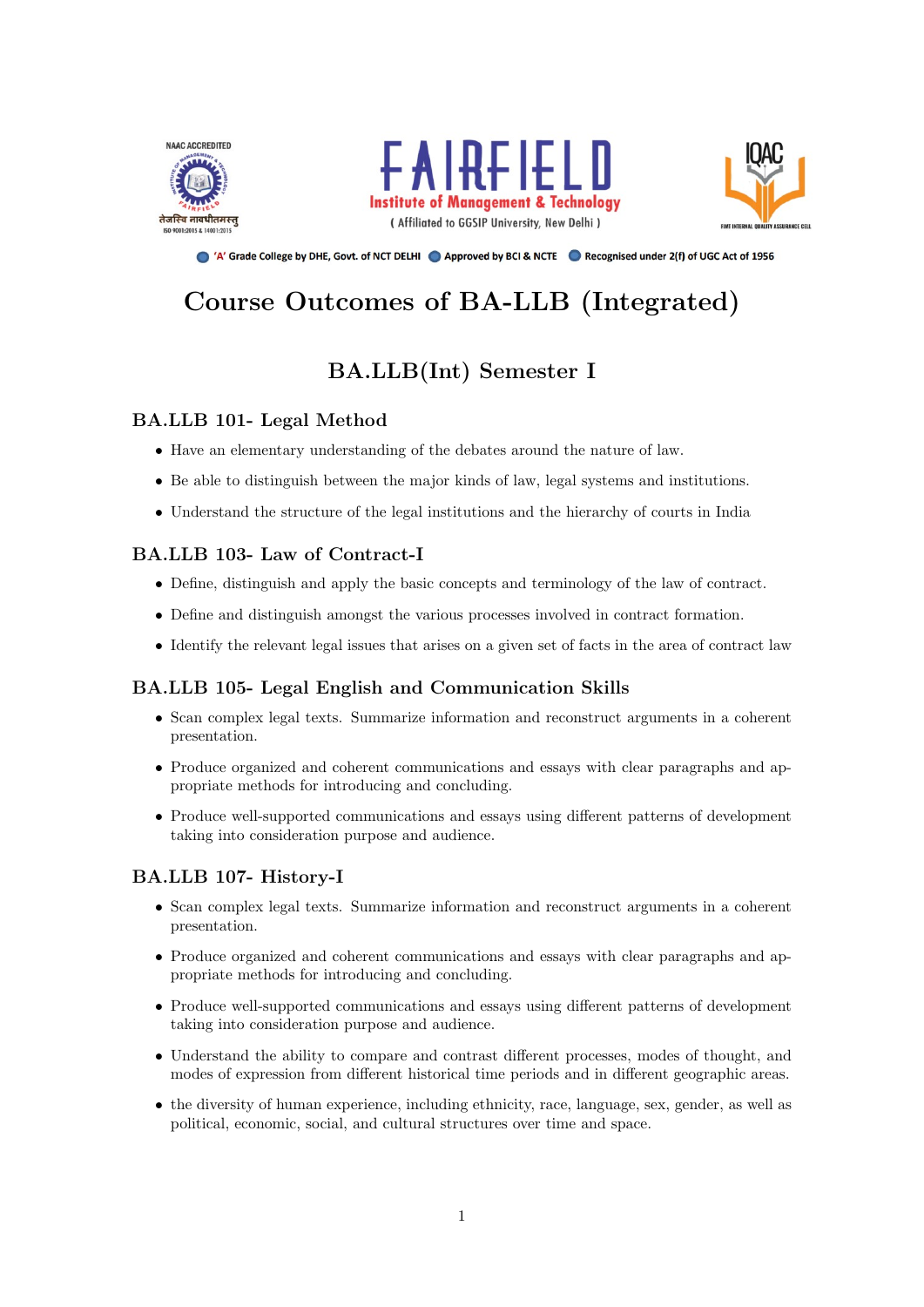## BA.LLB 109- Sociology-I

- Cultivation of successful interactions among people of diverse racial and ethnic backgrounds.
- Strong use of math and science skills in problem solving.
- Researching and analyzing data; facility with both qualitative and quantitative data.

## BA.LLB(Int.) Semester II

### BA.LLB 102- Legal Method-II

- Identify the relevant legal issues that arise on a given set of facts in the area of contract law.
- Select and apply a range of approaches to written communication, and apply the critical thinking required to bring about creative solutions to complex legal problems in the area of contract law.

### BA.LLB 104 - Law of Torts and Consumer Protection

- To study the principles of Tortuous liability, The defenses available in an action for torts, the capacity of parties to sue and be sued and matters connection there with.
- To study and evaluate the specific torts against the individual and property. With rapid industrialization, inadequacy of the law to protect the individual is exposed.

#### BA.LLB 106- History-II

- Distinguish between primary and secondary sources and identify and evaluate evidence.
- Understanding of different peoples and cultures in past environments and of how those cultures changed over the course of the centuries.

#### BA.LLB 108- Sociology-II

- Describe how sociology differs from and is similar to other social sciences, and give examples of these differences.
- Define theory and describe its role in building sociological knowledge.

### BA.LLB 110- Political Science-I

- Understand different disciplines from natural and social sciences to mathematics and art, and develop interdisciplinary approaches in thinking and practice.
- Think critically, follows innovations and developments in science and technology, demonstrate personal and organizational entrepreneurship and engage in life-long learning in various subjects.

## BA.LLB (Int.) Semester III

#### BA.LLB 201- Family Law-I

- Students studying family law learn about basic concepts like marriage, divorce, parental custody, domestic abuse and children's rights.
- Students will gain skills of thinking, analysis, written and verbal presentation of ideas of argument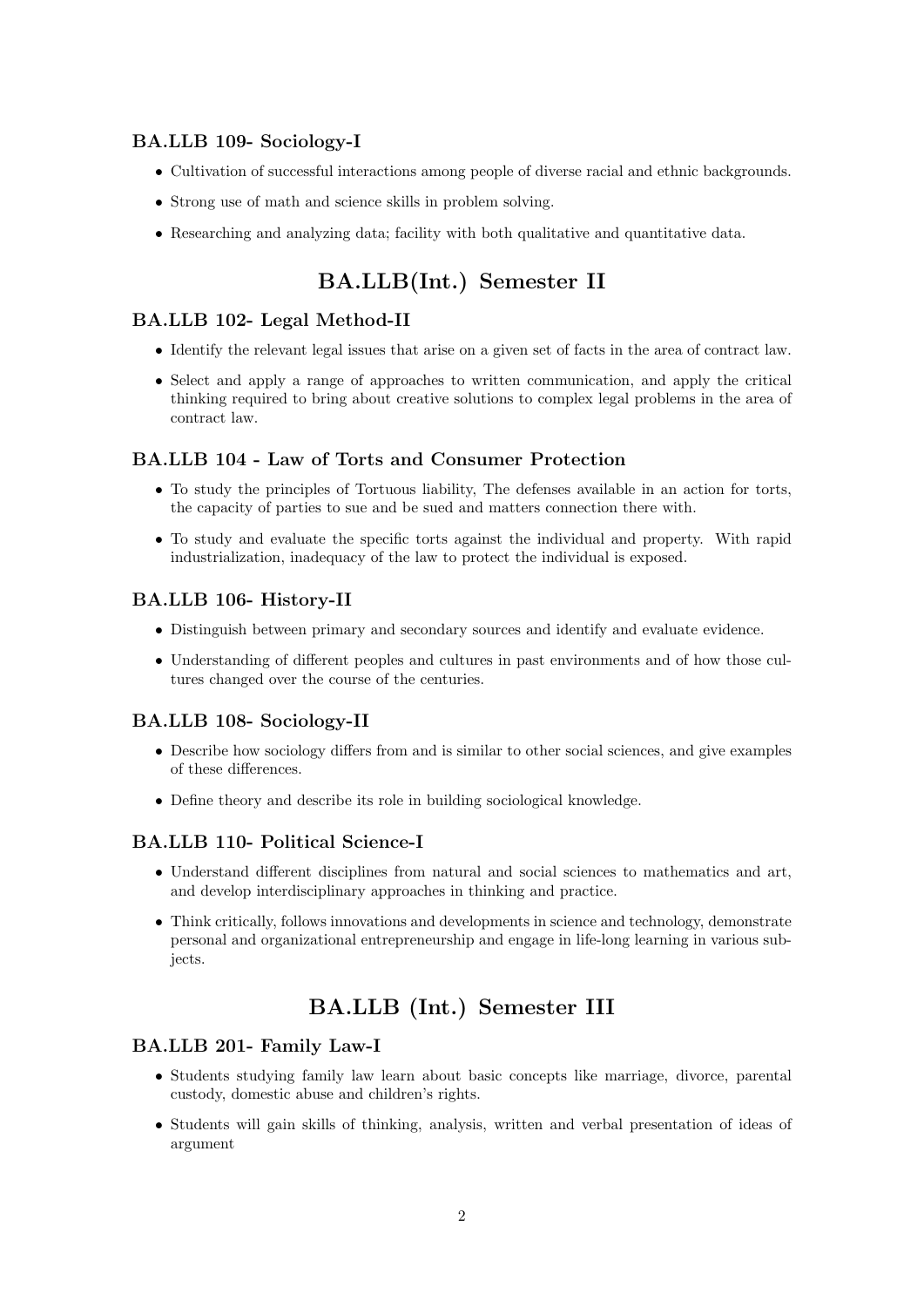## BA.LLB 203- Constitutional Law-I

- Understand and describe areas of criminal justice, law and society through a critical analysis of the subject.
- Analyze lacunas within the criminal justice system and suggest the amendments have to make to provide the justice according to the changing needs of the society.

### BA.LLB 205- Law of Crimes-I

- Summarize the process of judicial review and identify criteria used by courts to evaluate the constitutionality of criminal law of India.
- Identify and synthesize social theory about crime, justice, and social deviance and explain and address various obstacles and barriers experienced by individuals before, during, and after internment

### BA.LLB 207- Economics-I

- Engage in identification, articulation and critical evaluation of legal theory and the implications for policy.
- Critically analyze and research complex problems relating to law and legal theory and make reasoned and appropriate choices amongst alternatives.

#### BA.LLB 209- Political Science-II

- Define important field-specific theories and concepts, and understand their role in developing political science knowledge.
- Compare and evaluate the merits of multiple policies, theories, or concepts from different disciplinary perspectives.

## BA.LLB (Int.) Semester IV

#### BA.LLB 202- Family Law-II

- Family law examines and compares personal laws.
- Students will gain skills of thinking, analysis, written and verbal presentation of ideas of argument.

#### BA.LLB 204- Constitutional Law-II

- The fundamental rights and the procedure for compliance of fundamental rights and Writ jurisdiction of Supreme Court and high court under Article 32 and 226.
- The duty of state and inter- relationship between fundamental rights and directive principles

### BA.LLB 206- Law of Crimes-II

- Demonstrate an in-depth understanding of the aspects of criminal justice, or law and its relationship to larger social issues.
- Identify, explain and apply the principles of criminal law covered in the course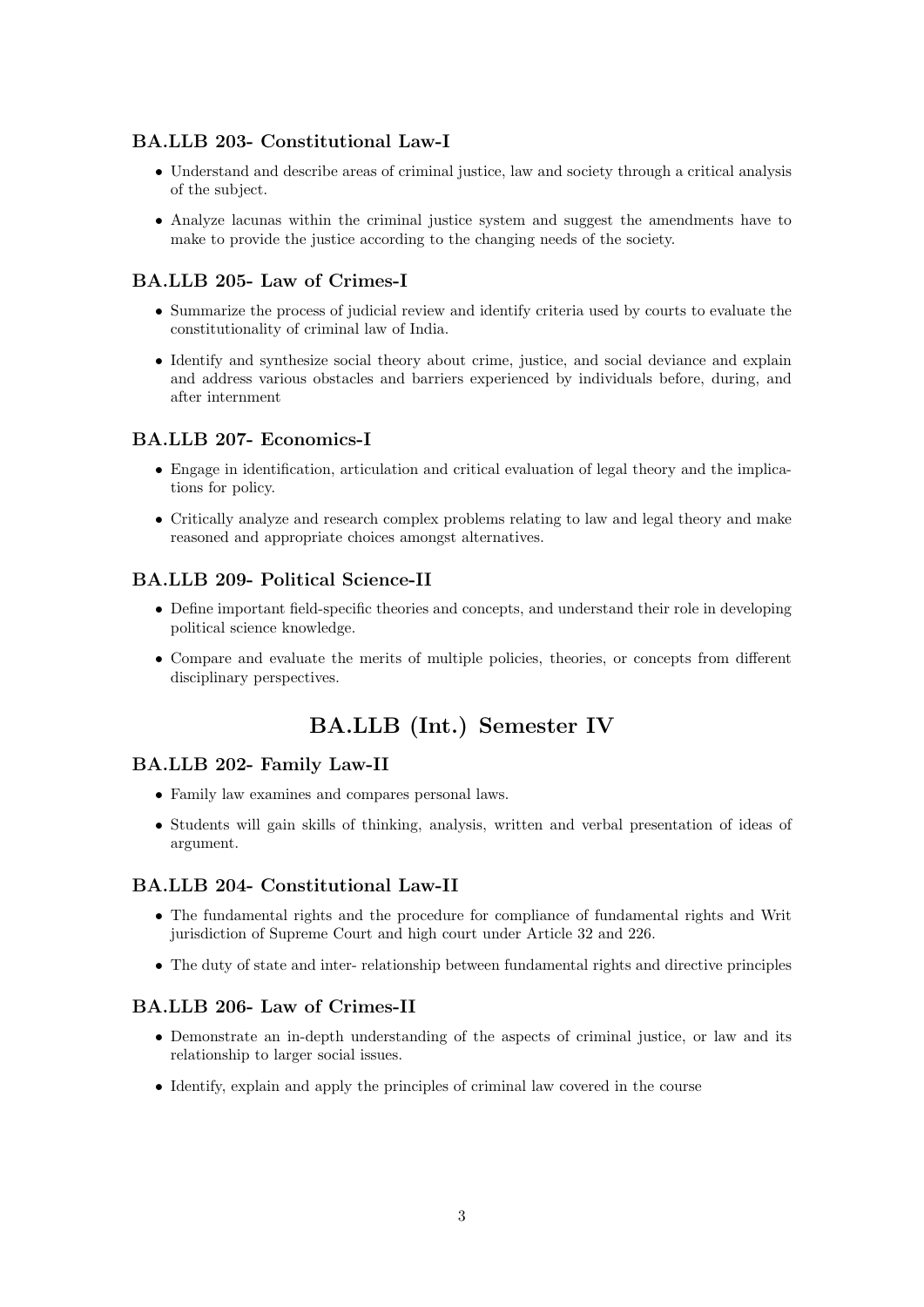### BA.LLB 208-Administrative Law

- Analyze and predict how unresolved or ambiguous administrative law questions could be resolved by the courts through an analysis of case law and the judicial method.
- Identify, explain and apply the principles of administrative law covered in the course.

## BA.LLB 210- Economics-II

- Students will be able to integrate theoretical knowledge with quantitative and qualitative evidence in order to explain past economic events and to formulate predictions on future ones.
- Students will be able to evaluate the consequences of economic activities and institutions for individual and social welfare

## BA.LLB (Int.) Semester V

### BA.LLB 301- Environmental Studies and Environmental Laws

- Develop the capacity to identify new law and apply existing law in the rapidly evolving legal context for environmental law.
- Understand in depth knowledge of the specialist area of environmental law and associated disciplinary areas

### BA.LLB 303- Law of Evidence

- Analyze and define the concept and general nature of evidence, and illustrate the different types of evidence and court procedures relating to evidence.
- Analyze the rule relating to relevance of evidence and admissibility of evidence before the court.

### BA.LLB 305- Corporate Law

- Explain the concepts in business laws with respect to foreign trade.
- Analyse the principle of international business and strategies adopted by firms to expand globally

### BA.LLB 307- Code of Civil Procedure

- To Know the detail procedure for redressal of civil rights.
- Students will be able to recognize and address issues that arise in Civil Procedure that implicate relevant ethical, moral, and religious principles.

### BA.LLB 309- Alternative Dispute Resolution

- Balancing theoretical and practical concerns, the principal areas of discourse and practice that the student will come to understand are the processes of negotiation and mediation.
- Students to adopt a comparative approach, drawing on the experiences of many societies and jurisdictions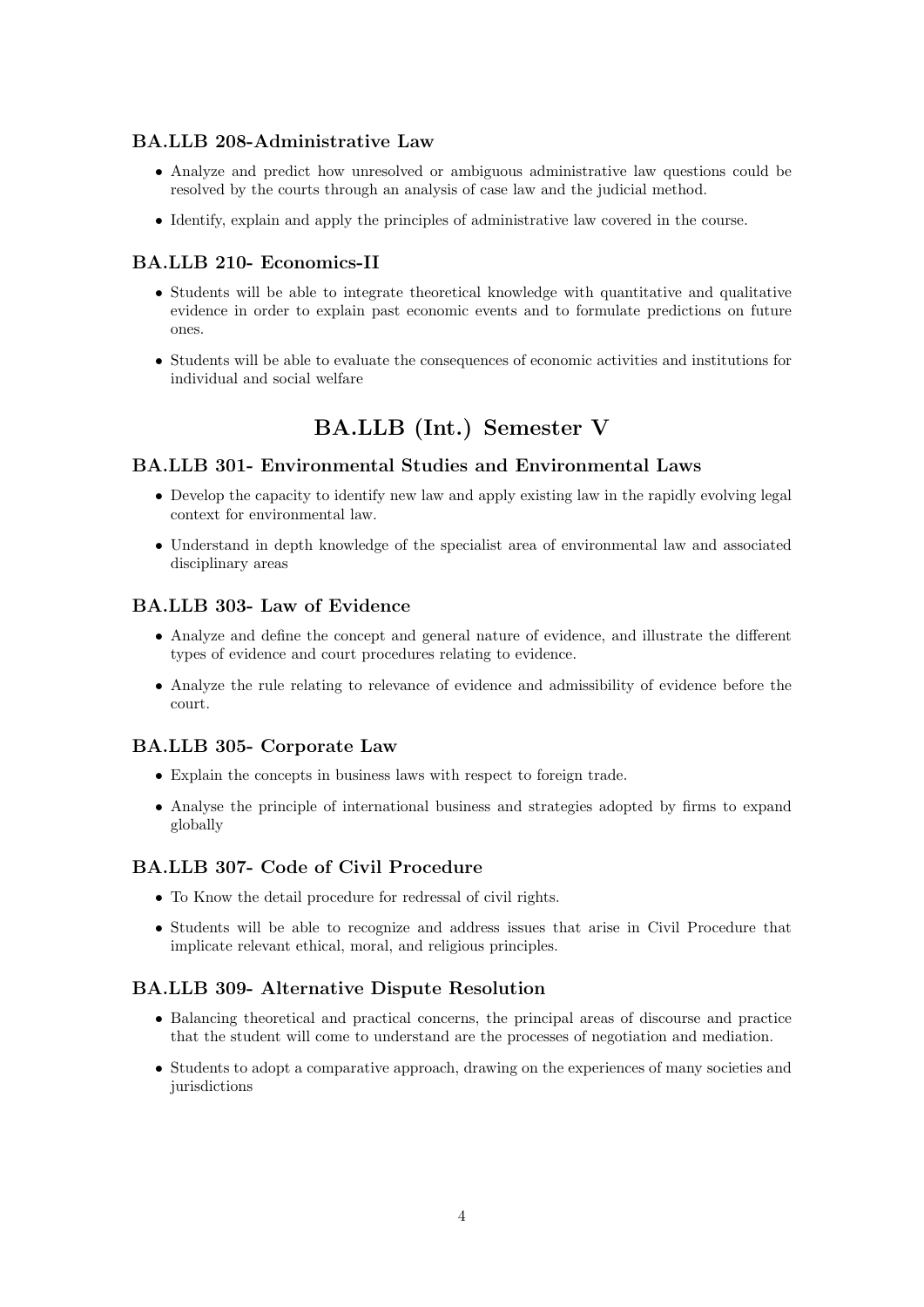## BA.LLB (Int.) Semester VI

### BA.LLB 302-Jurisprudence

- Engage in identification, articulation and critical evaluation of legal theory and the implications for policy.
- Demonstrate an advanced and integrated understanding of the political, social, historical, philosophical, and economic context of law.

## BA.LLB 304- International Law

- Demonstrate knowledge and understanding of the international rights frame work, its origins and justifying theories;
- Demonstrate capacity to assess how specific human rights may be asserted, enforced or violated;

## BA.LLB 306- Property Law

- Skill to understand the concept of intellectual property rights.
- Develops procedural knowledge to Legal System and solving the problem relating to intellectual property rights

## BA.LLB 308- Investment and Competition Law

- Practice case analyses and evaluation of corporate conduct.
- Explain the economic, legal, and ethical implications of fraudulent behavior in financial markets.

## BA.LLB 310- Code of Criminal Procedure

- The system of criminal prosecution in India: who prosecutes; Process to Compel Appearance of Person, Process to Compel Production of Things, Right to speedy trial etc.
- The legal rules relating to arrest and bail under the Criminal Procedure Act, The rights of arrested persons and to apply such rules in a factual scenario.

## BA.LLB (Int.) Semester VI

### BA.LLB 401- Labour Law-I

- Development and the judicial setup of Labour Laws.
- The laws relating to Industrial Relations, Working conditions and also learns the enquiry procedural and industrial discipline.

## BA.LLB 403- Tax Law

- Identify, define, and resolve tax issues through their understanding, knowledge and application.
- Explain different types of incomes and their taxability and expenses and their Deductibility.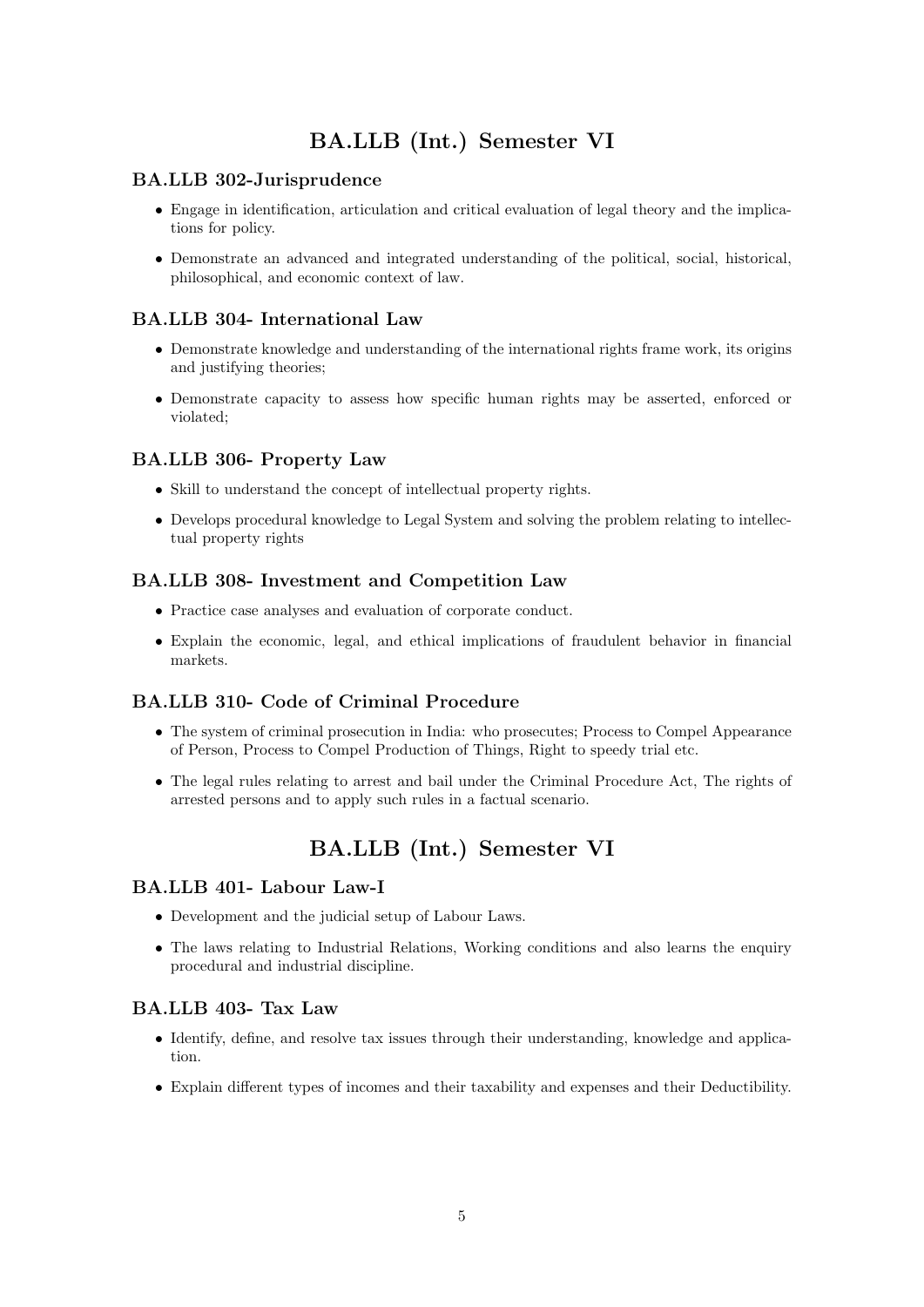## BA.LLB 405- Law and Emerging Technologies

- Explain, distinguish and apply the fundamental legal principles of information technology law covered in the course.
- Select and apply a range of approaches to written and oral communication, and apply the critical thinking required to bring about solutions to complex legal problems in the area of information technology law.

### BA.LLB 407- Human Rights

- Demonstrate knowledge and understanding of the international human rights framework, its origins and justifying theories;
- Critically evaluate the relationship between international and domestic law on human rights

### BA.LLB 409- Women and Law

- Organizes awareness, skill training and capacity building programmes to different classes of women and men.
- Provides consultancy to Identify and discuss issues related to women and child development and inculcates entrepreneurial spirit among the girls

## BA.LLB (Int.) Semester VII

### BA.LLB 402-Intellectual Property Rights

- The concept of intellectual property rights copy right Laws.
- Legal System and solving the problem relating to intellectual property rights.

### BA.LLB 404- Labour Law-II

- Resolve the labour welfare problems and Students will learn the laws relating to Industrial Relations.
- Social Security, private sector wages problems

#### BA.LLB 406- Interpretation of Statutes

- What are the matters to be reckoned with by legislature while enacting laws?
- Understand and analyze the judicial interpretation, construction of words, phrases and expressions.

### BA.LLB 408- International Trade Law

- The course relies predominantly on a standard collection international trade models to understand the motivations behind modern trade policies.
- It focuses on analyzing the gains from trade, the changing patterns of trade, the income distributional consequences of liberalizing foreign trade, the relationship between trade, investment, and economic growth,

#### BA.LLB 410- Election Law

- Understand and identify the importance of election in democratic country.
- To suggest reformation in present election law and procedure